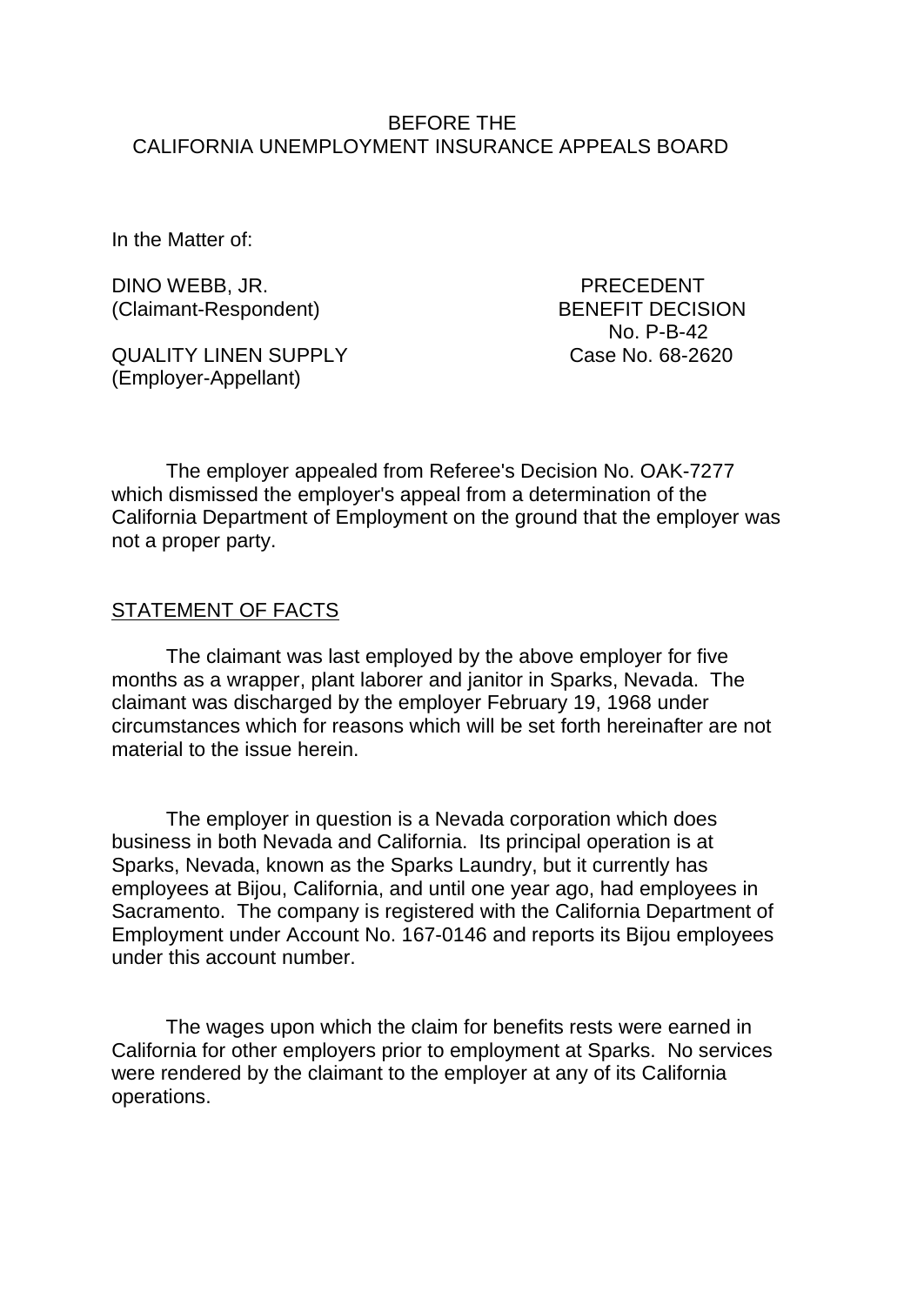A Notice of Additional Claim Filed was mailed to the employer by the department on February 27, 1968. The employer responded timely on February 29, 1968 on the department's form, giving information regarding the claimant's termination of employment. The department issued a determination to the employer on March 29, 1968 holding that the claimant was discharged for reasons other than misconduct. The employer filed a timely appeal from that determination to a referee by letter postmarked April 5, 1968.

# REASONS FOR DECISION

Section 135 of the Unemployment Insurance Code provides:

"135. 'Employing unit,' means any individual or type of organization, including, but not limited to, a joint venture, partnership, association, trust, estate, joint stock company, insurance company, corporation whether domestic or foreign, public housing administration agency, whether operated by state or local governmental subdivisions, the State of California with respect to service performed by a blind or physically handicapped worker, who does not hold a civil service or permanent tenure position, in connection with his employment by the State of California for work in the California Industries for the Blind, any instrumentality of the United States required to make payments under this division, and the receiver, trustee in bankruptcy, trustee or successor thereof, and the legal representative of a deceased person, which has, or subsequent to January 1, 1936, had, in its employ one or more individuals performing services for it within this State. All individuals performing services within this State for any employing unit which maintains two or more separate establishments within this State shall be deemed to be employed by a single employing unit for all the purposes of this division."

Section 675 of the code provides:

"675. 'Employer' means any employing unit, which for some portion of a day, has within the current calendar year or had within the preceding calendar year in employment one or more individuals and pays wages for employment in excess of one hundred dollars (\$100) during any calendar quarter." (Emphasis added)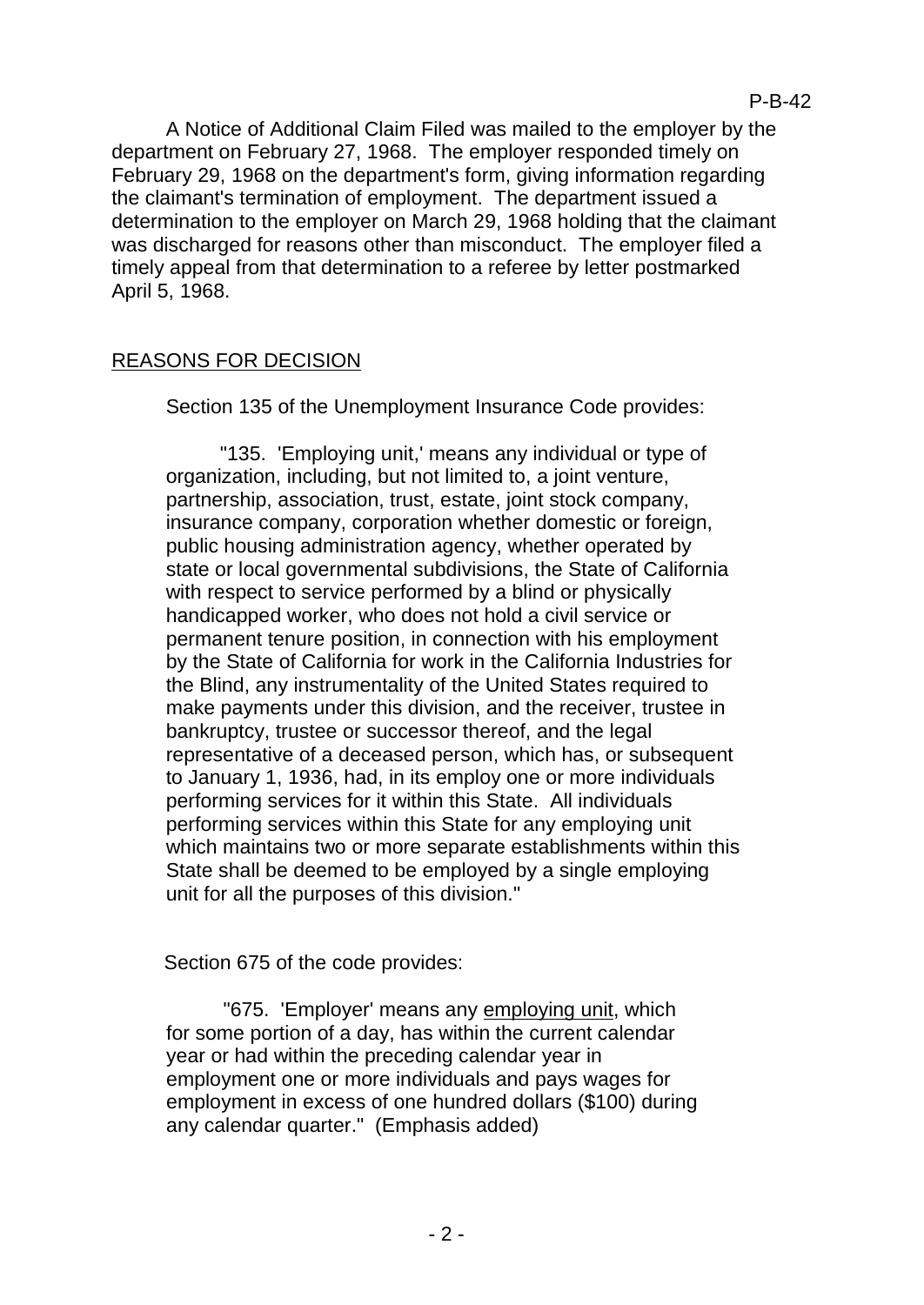#### P-B-42

The issue in the present case is whether a California last employer is entitled to notice of determination and right to appeal therefrom although its individual reserve account would not be chargeable with any benefits paid to the claimant since no wages were paid by it to the claimant in California.

We recognize that in Abelleira v. The District Court of Appeals (1941), 109 P. 2d 942, 17 Cal. 2d 280, the Supreme Court of the State of California held that the appellants did not have recourse to the courts until the administrative processes had been exhausted, and that the interest of the employers in the Unemployment Fund was not so large as to require the issuance of a writ of mandate to prevent the payment of unemployment benefits to unemployed workers. The court stated that the payment of benefits did not constitute an immediate and irreparable injury as to warrant the drastic step of interfering with an uncompleted administrative proceeding in defiance of an established rule of jurisdiction.

However, the instant case involves a much narrower issue. It deals with not the avoidance of an administrative proceeding but the observance of it to permit all proper parties to the proceeding to participate meaningfully in it by granting notice and an opportunity to be heard on the merits if the procedural requirements have been met.

Sections 1326 through 1333 of the code establish the administrative machinery by which a claim for benefits is filed. Provisions are made for appropriate notices to interested parties and for reconsideration by the department and appeals to referees.

The two sections immediately involved are sections 1327 and 1328, which provide as follows:

"1327. A notice of the filing of a new or additional claim shall be given to the employing unit by which the claimant was last employed immediately preceding the filing of such claim, and the employing unit so notified shall submit within 10 days after the mailing of such notice any facts then known which may affect the claimant's eligibility for benefits.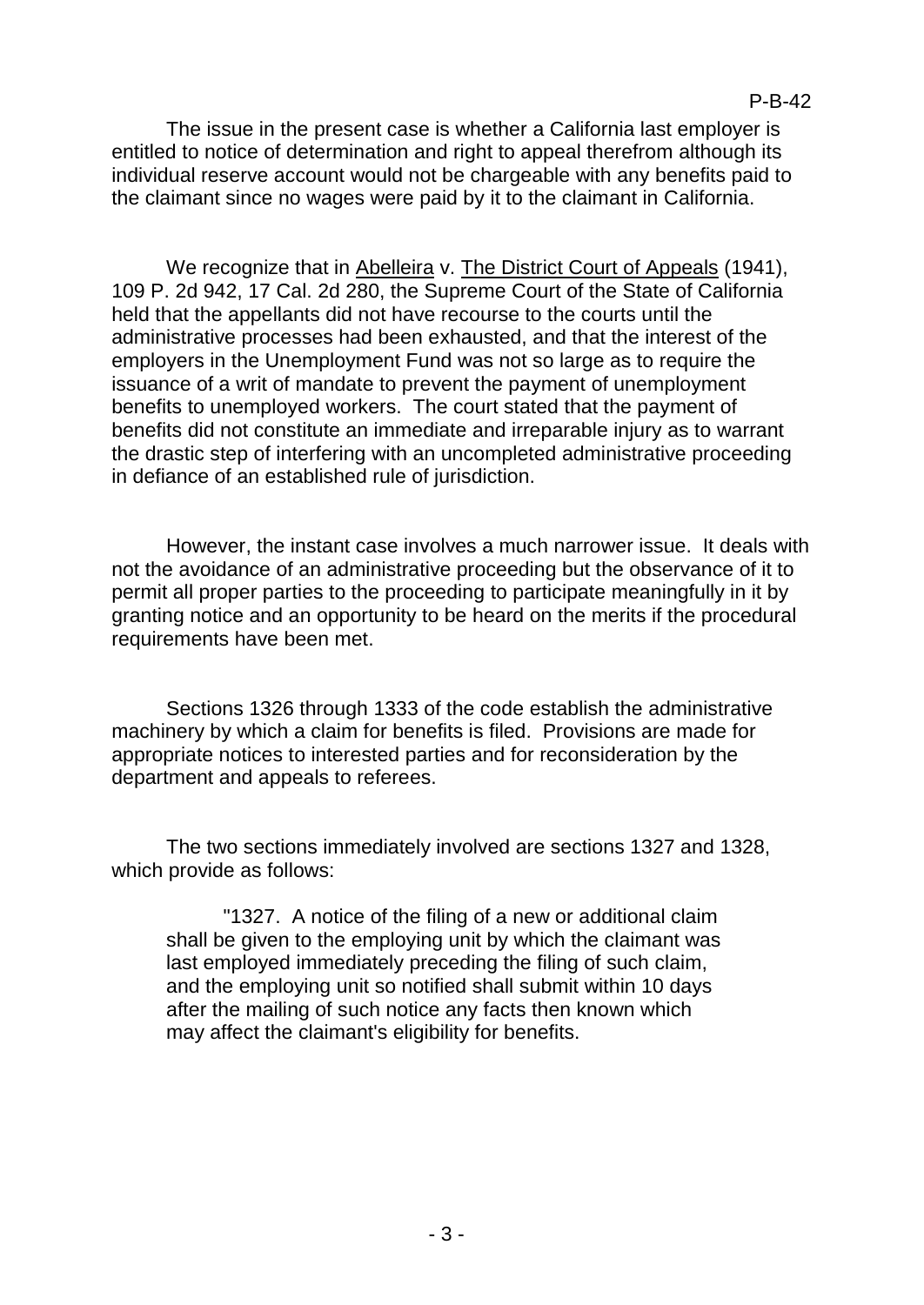"1328. The facts submitted by an employer pursuant to section 1327 shall be considered and a determination made as to the claimant's eligibility for benefits. The claimant and any employer who prior to the determination has submitted any facts or given any notice pursuant to section 1327 and authorized regulations shall be promptly notified of the determination and the reasons therefor and may appeal therefrom to a referee within 10 days from mailing or personal service of notice of the determination. The 10-day period may be extended for good cause. The director shall be an interested party to all appeals."

In Benefit Decision No. 6117, we considered a case which presented a situation analogous to the present one. In that case, the employer had stores in New York and San Francisco. The claimant worked at the New York store and left that employment in order to move to California. She had wage credits in her base period from other California employers but had never worked for her last employer in California. We held, relying solely on the statutory definitions of "employing unit" and "employer" as contained in sections 8.5 and 9 of the Unemployment Insurance Act (now sections 135 and 675 of the Unemployment Insurance Code), that the employer was entitled to notice of claim filed under section 67(b) of the Act (now section 1327 of the code), and since the employer had submitted information under section 67(c) of the Act (now 1327 of the code), was entitled to be notified of the determination and to appeal therefrom under section 67(d) of the Act (now 1328 of the code).

Since the codifying language is for all material purposes practically identical to the language in the Act, we reaffirm our prior decision in this matter and hold that this employer is a proper party to the proceeding and entitled to a hearing and decision on the merits.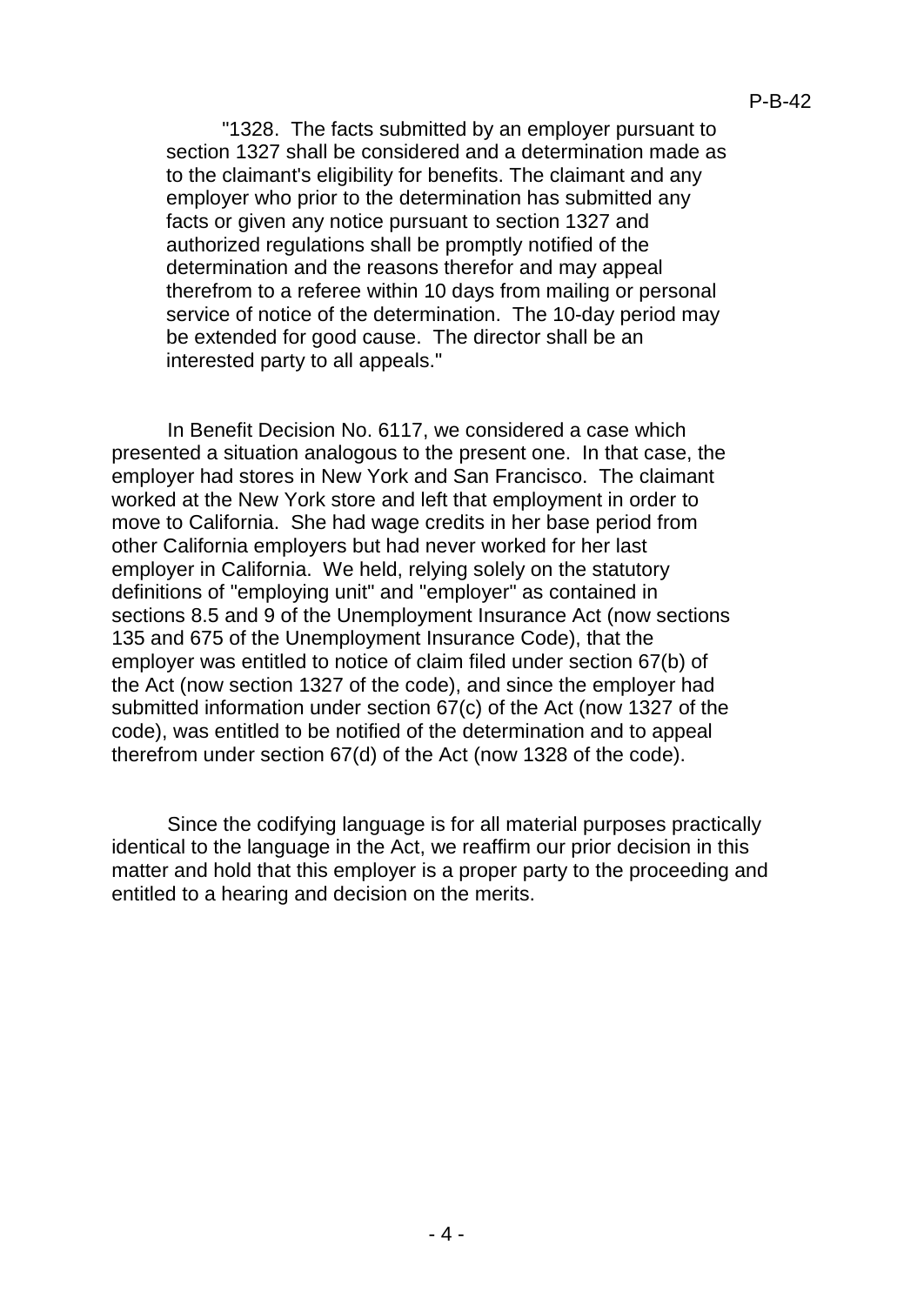## DECISION

The decision of the referee is reversed. The employer is a proper party. The matter is remanded to a referee for necessary procedures leading to a decision on the merits.

Sacramento, California, April 8, 1969

### CALIFORNIA UNEMPLOYMENT INSURANCE APPEALS BOARD

ROBERT W. SIGG, Chairman

LOWELL NELSON

CLAUDE MINARD

JOHN B. WEISS

DON BLEWETT